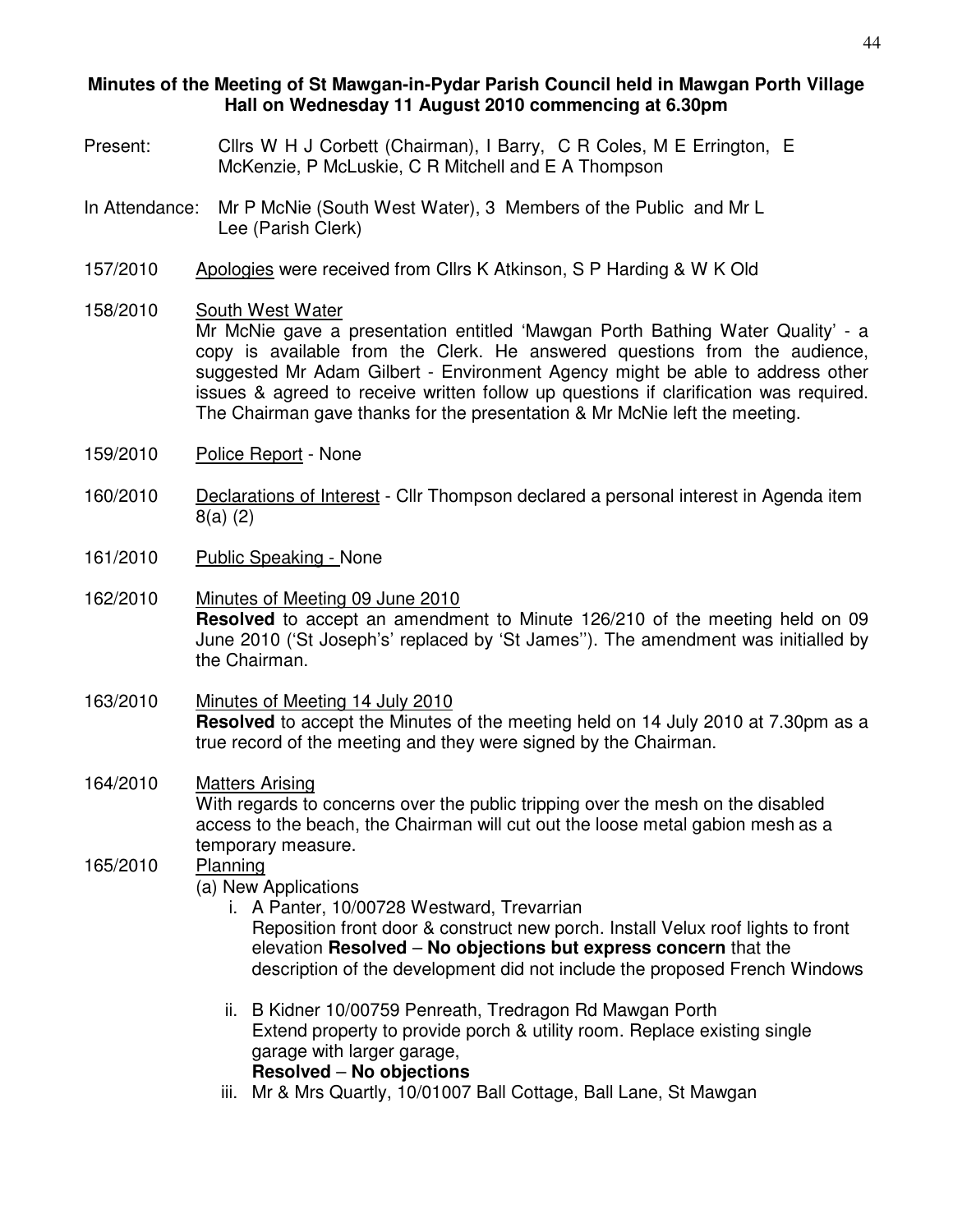Proposed Garden Store Plans not received. **Resolved to defer to September meeting**.

iv. Mrs M Moon, 10/04455 14 Carloggas Farm Cottages, Carloggas, St Mawgan Introduction of low profile metal framed conservation roof light & flashing into existing slate roof.

**Resolved – No objections** 

## **(b) Cornwall Council - Applications with no Parish Council consultation**

(1) D Wheeler, Lacefern Ltd, 10/00963 Merlin Farm Mawgan Porth Discharge of conditions 5 & 6 of 09/01006 for regularised retention & completion of demolition & construction works to redundant barns for 3 holiday units (2) Mr D Hazell, 10/01022 The Bungalow, New Farm, St Mawgan Discharge of condition 2 0f 07/01793 for construction of replacement dwelling

## **(c) Cornwall Council Correspondence**

- Central sub-area planning committee Public Document Pack Item 5.2 10/00613 Cornish Country Larder Ltd The Creamery Trevarrian - Alterations & extensions to existing creamery, associated infrastructure & landscaping – Postponed to 25 August for site meeting.
- Cornwall Council is conducting a consultation on its draft Sex Establishment Licensing Policy being carried out between 28 July and 20 October 2010. http://www.cornwall.gov.uk/default.aspx?page=24779 The council was unaware of any such establishments in the parish,

## **(d) Cornwall Council - Decisions**

- Construction of 5 holiday homes at The Park granted subject to change in the colour of roof materials.
- Replacement of dwelling & annexe at Blue Horizons, Trenance granted.
- Erection of extensions at Son-Kla, Gwel-An-Mor, application withdrawn.
- Increase height of barn to 5m at Saffron Close, Trevenna Cross, granted.
- Widening of entrance, new timber building & garden extension at Hylton, Lanvean granted.
- Demolition of existing garage/utility room & re-build inc.  $1<sup>st</sup>$  floor extension & conservatory at Avalon, 13 Challis Avenue granted.

# **(e) Cornwall Council - Enforcement issues**

Clerk to chase CC for further information on outstanding issues:

- i. Person living in horse trailer in valley
- ii. Engineering works at Marver House
- iii. Watergate Holiday Park- Non-compliance with 28 day camping regulations

Cllrs Barry & McKenzie to attend the Enforcement Forum on 30 September 2010,

## (f) Planning – Correspondence

- Riviera Lodge Inn
- **If was agreed** that a meeting with the owner's architects would not be beneficial at this stage, but the Council would be happy to look at any preliminary drawings that they produce.
- Tamarisk House **Resolved** to send Mr Owen a copy of the Chairman's letter dated 15 July & also to put his complaint to Mr Condliffe.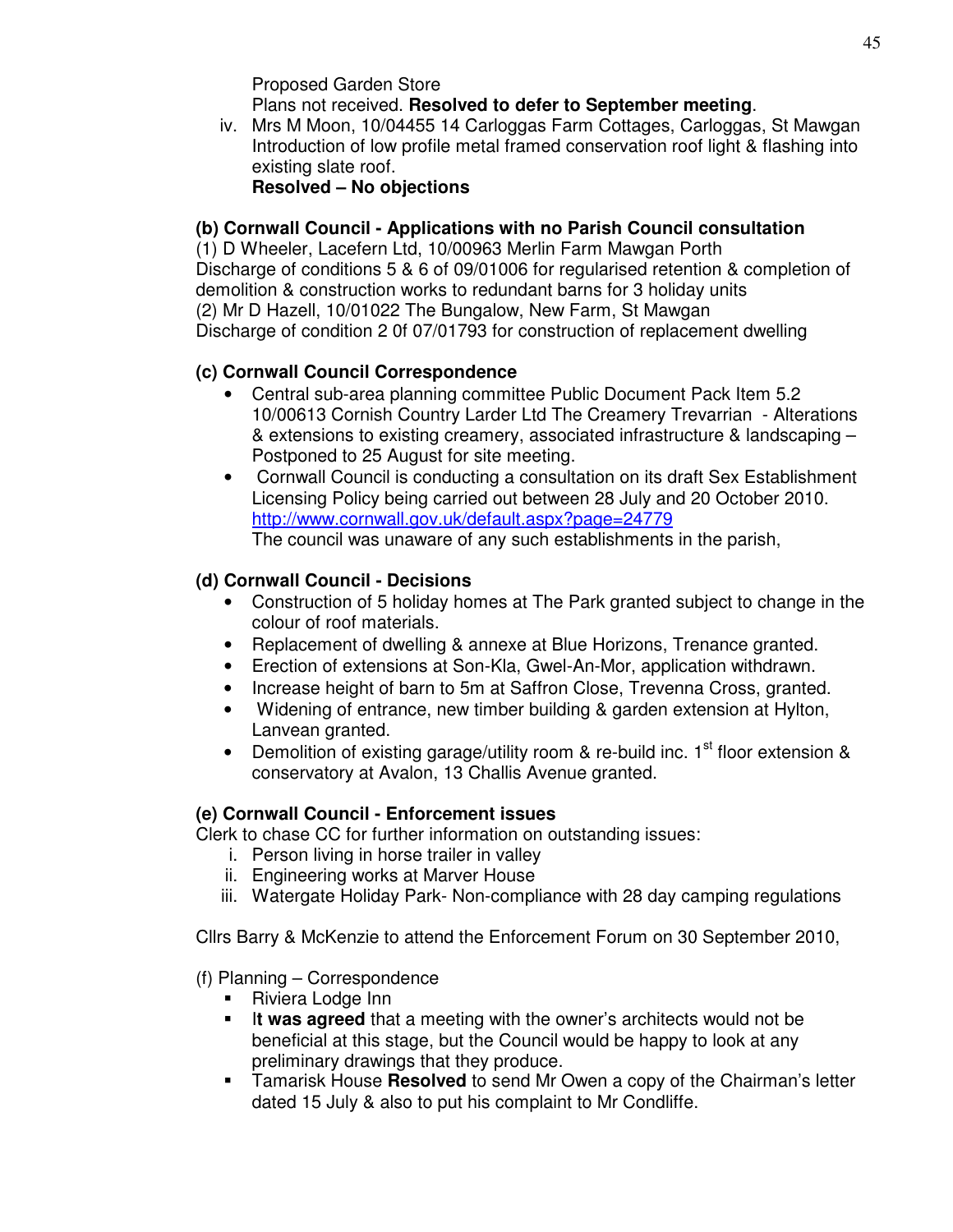166/2010 Mawgan Porth Beach

**Resolved** to order 4 No alcohol signs (10pm – 8am) from Multisign at a cost of £26.50 plus VAT each. Delivery charge £15.00.

167/2010 Burial Ground/Closed Cemetery The interment of ashes of the late Carl Page took place on 07 August 2010

Cllr McLuskie left the meeting at 8.40pm.

168/2010 Clerks Report & Other Reports

 (1) The Clerk's report had been circulated prior to the meeting – there were no questions.

(2) Cllr. Barry's reported on Cornwall Council's Planning Seminar

 She stated where a Parish Design Statement, had been adopted, CC were paying particular attention to it when determining applications. She also stated that Cornwall Council claimed 85% of its planning decisions accorded with the local council views.

(3) Cllr Thompson attended a Newport Airport Consultancy meeting on 9 August. She will report back at the next meeting. **Resolved** to invite Mr A Titterington (MD of Cornwall Airport Ltd) to a future meeting. Cllr Thompson to arrange.

#### (4) Cllr Errington attended Newquay and St.Columb Community Network Panel:

- There are now 3 dog wardens available
- Summer activities have been arranged for the school children.
- CC will look to endorse town & parish plans but will not adopt them.
- The removal of CCTV at Newquay is being considered
- A beach user group is being formed including PCSO's & Kingsurf.
- Car park charges in Newquay are to rise to £1 per hour
- The 'Coffee Morning' shop in St Columb Major has been relocated to St Columb Minor.

#### 169/2010 Accounts

#### It was **Resolved** to pay the following accounts:

| T Michell                        | Maintenance - July 2010            | 933.52<br>£. |
|----------------------------------|------------------------------------|--------------|
| L Lee                            | Clerks Salary, expenses & software | £ 522.53     |
| St Mawgan Local   S.137 donation |                                    | 50.00<br>£   |
| <b>History Group</b>             |                                    |              |
| Mrs E Bennett                    | Expenses re handover etc           | £ $200.00$   |
| M Farmer                         | Beach Cleaning - July              | £ 671.00     |
| <b>SLCC</b>                      | Annual Membership                  | 103.00       |
| Total                            |                                    | £2480.05     |